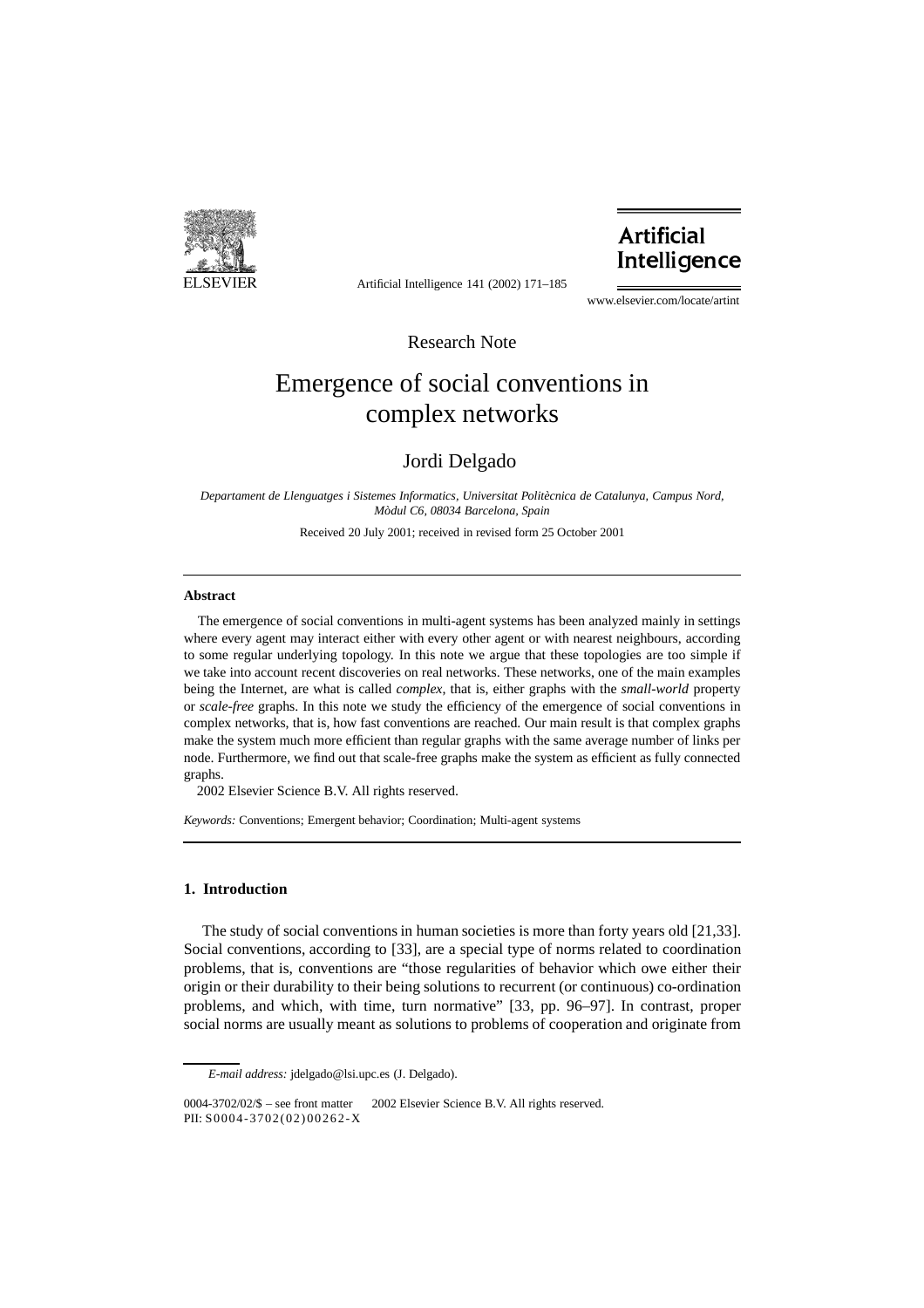conflicts. In this sense, Multi-Agent Systems (MAS) are by no means different, that is, MAS also may need to coordinate and/or cooperate in order to work as intended [15]. There are definitions of norms and conventions more suitable to MAS, see for example the formal, logic oriented definitions of [6,16], and the game-theoretic definitions of [31] (see Section 3), where norms and conventions may be viewed as either obligations, ends/goals or constraints on behavior [34, Chapter 2]. However, in this work we will deal only with coordination problems, hence we will focus on social conventions.

Two ways of introducing conventions in MAS have been explored: the off-line design, where every agent has the conventions "hard-wired" from the beginning, and the on-line design, also known as emergent design, where the collective of agents decides, through interaction, which are the most suitable conventions given the current state of the system. The former design is clearly unsuitable in dynamical and changing environments, where one cannot know *a priori* what are the conditions under which the system will operate (this has been argued in [31,35]). In this case, the dynamical nature of on-line conventions appears to be most appropriate. It is not difficult to think of other situations where these non-fixed conventions may be an advantage, for example in the case of agents with changing goals.

In the simplest multi-agent system every agent may interact with every other agent. This means that the underlying topology is a graph with an all-to-all connectivity pattern. However, this is not very realistic. It is far more accurate to assume some restrictions in the pattern of interactions an agent may have. We can think of different possibilities: Regular graphs, lattices, etc. This has already been (partially) analysed, since emergence of conventions in MAS with topological restrictions has been studied in regular graphs (functional and product hierarchies, contract nets, decentralized and centralized markets, see [32] for definitions of these different types of graphs in the context of organization theory) and lattices [19,20,32,35]. This work is quite interesting, since it shows that the underlying MAS topology is important in the efficiency of the emergence of conventions; however, regular topologies are not very realistic either. If we pay attention to the topology of *real* networks, we will find out that most of them have a very particular topology: they are *complex* networks [2,4,7,11,14,25,36] with non-trivial wiring schemes. Notice that one of the possible environments for a MAS, the Internet, is among the most prominent complex networks found in the real world. This fact is clearly relevant also to Organization Theory, where the notion of network plays a predominant role [12,32]. Complex networks are well characterized by some special properties, such as the connectivity distribution (either exponential or power-law) or the *small-world* property [25,37].

In this note we will study the efficiency of the emergence of social conventions in MAS with a complex underlying topology. We will follow the conceptual framework introduced by Shoham and Tennenholtz [29–32] and our measure of efficiency will be one of those introduced in the work of Kittock [19]: the time it takes to reach a 90% of the agents in the system to use the same convention. This will be detailed in Section 3. In Section 2 we will give a detailed description of the graph models of complex networks we have used with their most relevant properties. We have used two different action update rules (they will be defined in Section 3): a generalized version of the Simple Majority rule (GSM) and the well known Highest Current Reward rule (HCR). There is a theorem on the emergence of conventions in MAS using the HCR [31], but, as far as we know, to Simple Majority rule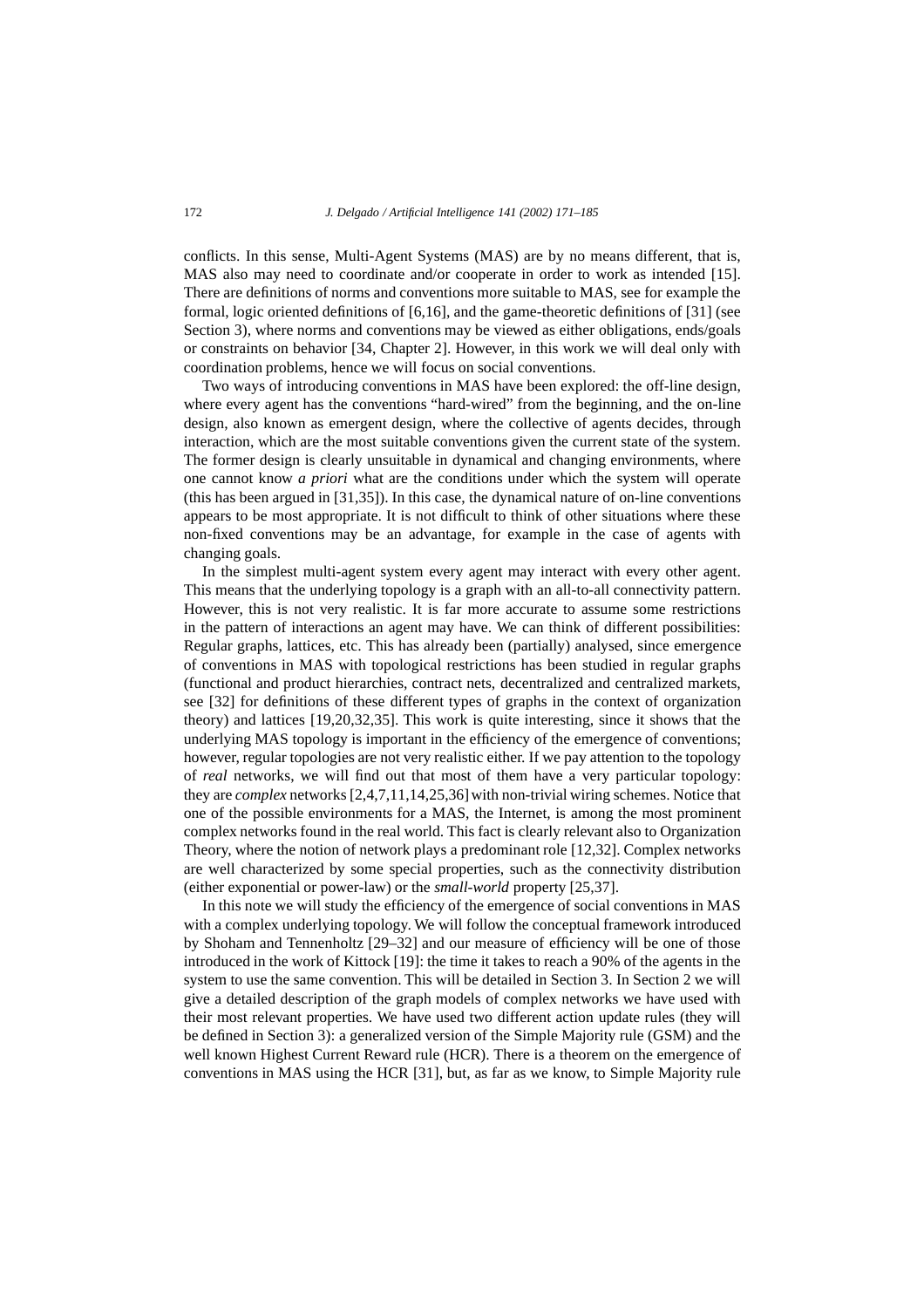has not been used yet. Here we will provide some analytic evidence of the convergence of the GSM in graphs fulfilling some special properties. Our results on both systems will be described in Section 4. Finally, we will discuss our results in Section 5.

# **2. Graph models**

There are several models of graphs we are going to use as the underlying topology of our MAS. First, we define the following model of regular graphs (these are the regular graphs underlying the systems explored in [19]):

**Definition 1** [19].  $C_{N,K}$  is the graph on *N* nodes such that node *i* is adjacent to nodes *(i* + *j*) mod *N* and *(i* − *j*) mod *N* for  $1 \leq j \leq K$ .  $K_N$  is the complete *N*-nodes graph (every node is adjacent to all the  $N - 1$  other nodes).

The  $C_{N,K}$  graphs are called *contract nets with communication radius*  $K$  in [32].

As we pointed out in Section 1, recent discoveries on real networks lead us to think that regular graphs are not the most realistic environment for MAS. Lots of real networks have been studied [4,5,7,9,14,25,36] though the most interesting result for us is that the Internet is a *complex* network, a scale-free graph with small-world properties [2,4]. Since the Internet is a quite reasonable environment for a MAS, and since the underlying topology is important for the efficiency of the emergence of conventions (as shown by [19], see Section 3.2), it is quite clear that the study of the efficiency of the emergence of conventions in complex networks will provide more realistic results.

The graphs we will use as models of complex networks are:

- *Small-world* graphs  $W_N$ : These are highly clustered graphs (like regular lattices) with small characteristic path lengths (like random graphs) [36,37]. This is the small-world property. We will choose the Watts–Strogatz model as model of small-world graphs.
- *Scale-free* graphs  $S_N^{\gamma}$ : These are graphs with a connectivity distribution  $P(k)$  (the probability that a node has *k* adjacent nodes) of the form  $P(k) \propto k^{-\gamma}$ . We will choose the Albert–Barabási extended model as model of scale-free graph.

Hence, we use the term "complex" only in reference to graphs, meaning either "scale-free" or "small-world". In the case of the Internet, the probability that a certain web document points to *k* documents follows a distribution of the form  $P(k) \propto k^{-2.45}$  [4,8] and the exponent of the connectivity distribution of Internet Service Providers is  $\gamma = 2.5$  [11].

Albert, Barabási and Jeong have recently proposed a set of different models for scalefree graphs, based on the growing process of the Internet and other real complex networks. We have used the Albert and Barabási [3] *extended* model as model of scale-free graphs, since it gives us some control over the exponent  $\gamma$  of the graph. The underlying idea is that of growth with preferential attachment, where the most "popular" nodes get most of the links. This model was built on a simpler one [7,8], able to generate graphs with exponent  $\gamma = 2.9 \pm 0.1$  (by setting  $p = q = 0$  in the algorithm detailed below we recover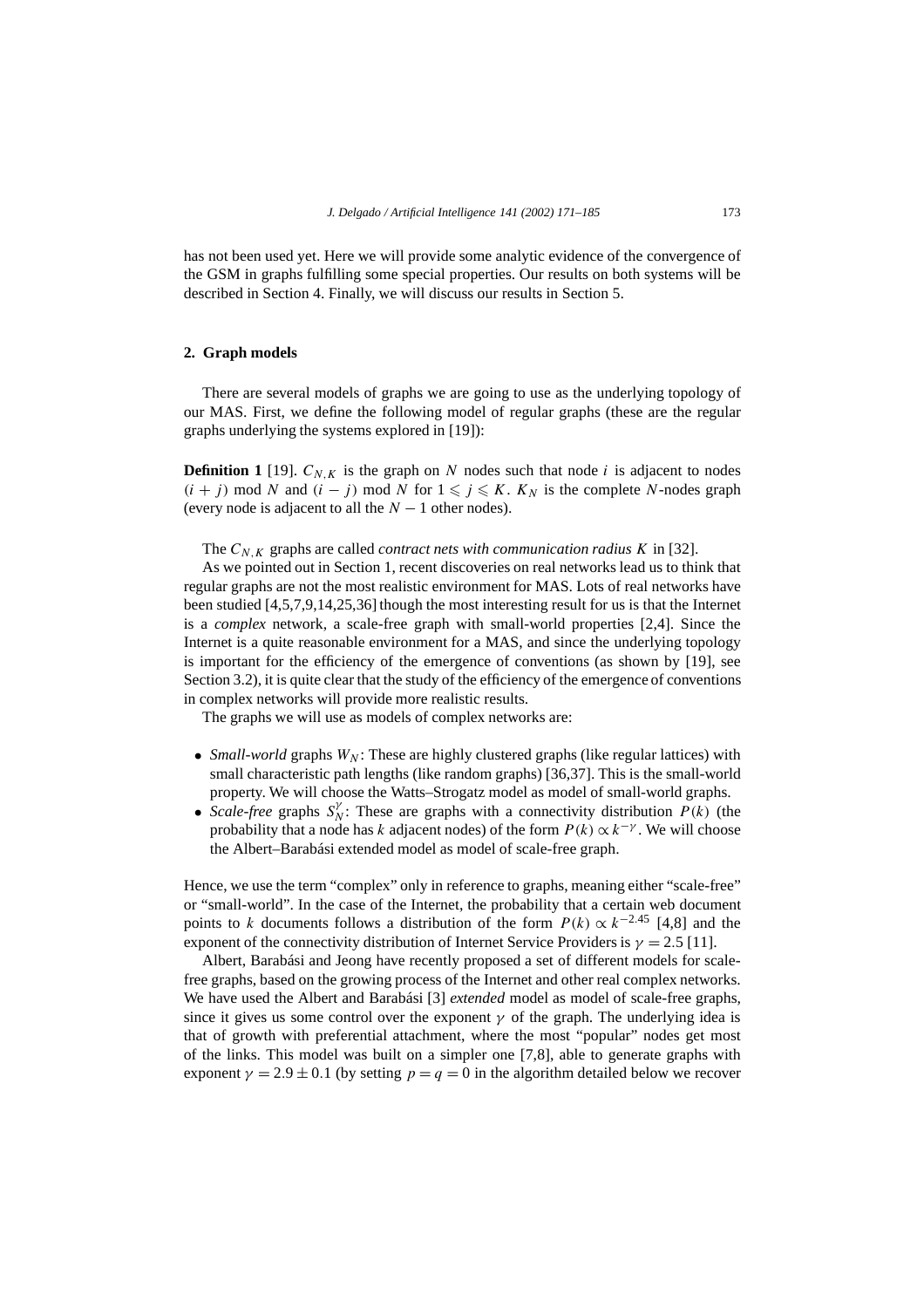this previous model). We will define precisely these graphs by giving an algorithm to build them.

The algorithm depends on four parameters:  $m_0$  (initial number of nodes),  $m$  (number of links added and/or rewired at every step of the algorithm), *p* (probability of adding links) and *q* (probability of edge rewiring). The procedure is: Start the algorithm with  $m_0$  isolated nodes, and perform at every step one of these three actions:

(1) With probability p add  $m \leq m_0$ ) new links. We pick two nodes randomly. The starting point of the link is chosen uniformly and the end point of the new link will be chosen according to the following probability distribution:

$$
\Pi_i = \frac{k_i + 1}{\sum_j (k_j + 1)}
$$

where  $\Pi_i$  is the probability of selecting the *i*th node, and  $k_i$  is the number of edges of node *i*. This process is repeated *m* times.

- (2) With probability *q*, *m* edges are rewired. That is, we repeat *m* times: Choose (uniformly) at random one node  $i$  and a link  $l_{ij}$ . Delete this link. Choose another (different) node *k* with probability  $\{ \Pi_l \}_{l=1...N}$  and add the new link  $l_{ik}$ .
- (3) With probability  $1-p-q$  add a new node with *m* links. These new links will connect the new node to *m* other nodes chosen according to  ${T_l}_{l=1...N}$ .

Once we get the desired number *N* of nodes, we stop the algorithm. The graphs generated with this algorithm are scale-free *random* graphs, that is, there are no correlations among edges [27]. It can be shown [3] that in the limit of large *N*, when  $p = q$ , this algorithm ends up with a graph with connectivity distribution

$$
P(k) \propto (k+1)^{-\left(\frac{2m(1-p)+1-2p}{m}+1\right)}
$$

that can be approximated, when  $k \gg 1$ , by  $P(k) \propto k^{-\gamma}$  where  $\gamma = (2m(1-p) + 1 - 2p)$ /  $m + 1$ . The graphs in our experiments are no larger than  $N = 10<sup>5</sup>$ , therefore the theoretical exponent suffers from finite-size effects and must be computed numerically (see Fig. 1).

Albert–Barabási's scale-free graphs have not the small-world property. So we have chosen another graph model to work with: The Watts–Strogatz model. It depends on two parameters, connectivity (*K*) and randomness (*P*), given the size of the graph (*N*). This model starts with a  $C_{N,K}$  graph and then every link is rewired at random with probability  $P$ , that is, for every link  $l_{ij}$  we decide whether we change the "destination" node with probability *P*; if this is the case, we choose a new node *k* uniformly at random (no self-links allowed) and add the link  $l_{ik}$  while erasing link  $l_{ij}$ . In fact, for  $P = 0$  we have  $W_N = C_{N,K}$  and for  $P = 1$  we have a completely random graph (but not scale-free). For intermediate values of *P* there is the "small-world" region, where the graph is highly clustered (which means it is *not* random) but with a small characteristic path length (a property shared with random graphs). The Watts–Strogatz model does not generate scalefree graphs, since the distribution  $P(k)$  associated to these graphs is exponential [8].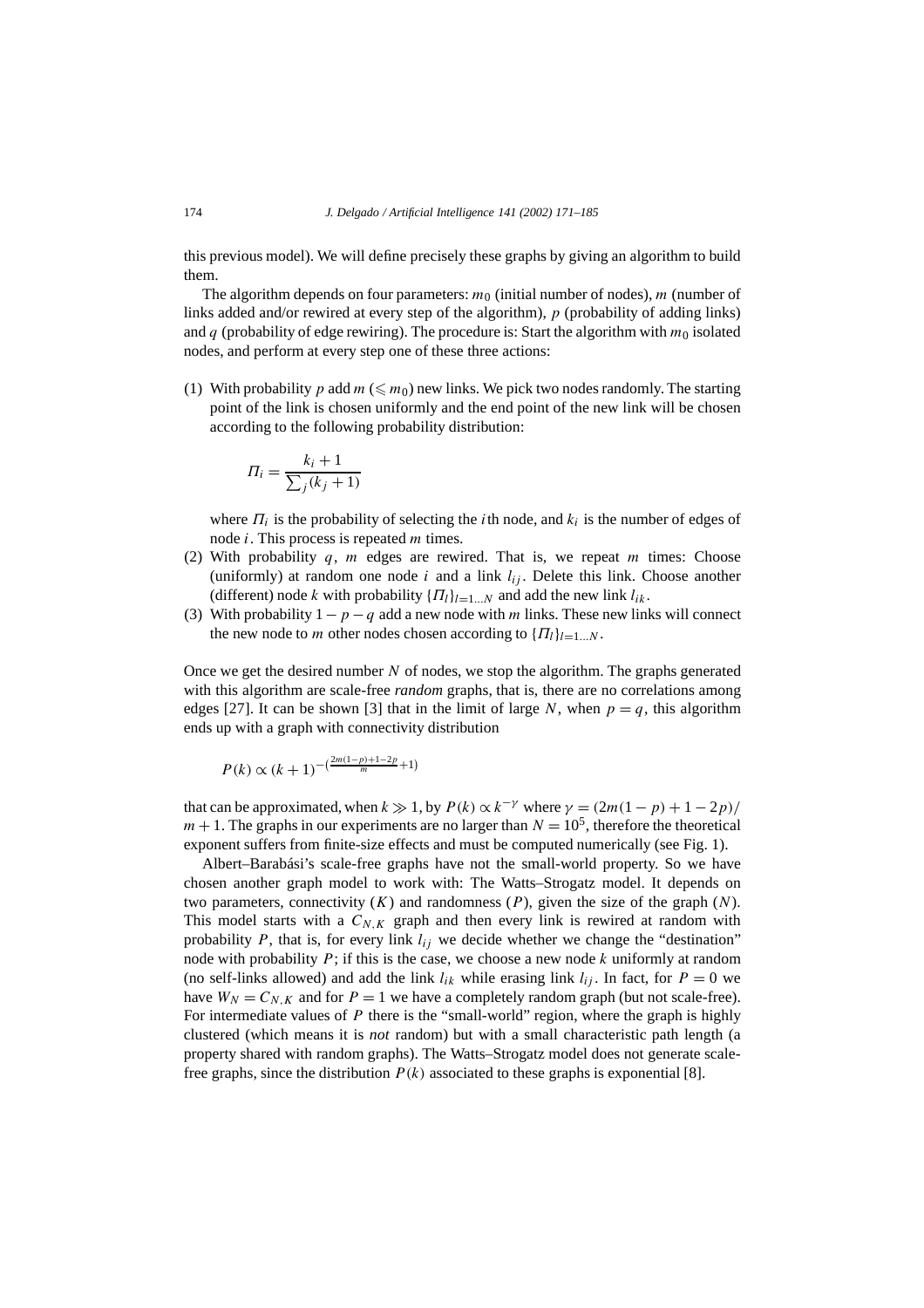

Fig. 1. This figure shows the connectivity distribution of a graph generated with the Albert–Barabási extended model (see text). Parameters are  $N = 5 \times 10^4$ ,  $p = q = 0.4$ ,  $m_0 = 4$  and  $m = 2$ , so the exponent should be  $\gamma = 2.3$ . As we see in the plot, the real exponent is  $\gamma \sim 2.5$ . The data were logarithmically binned.

#### **3. Social conventions in MAS**

First we will describe some general properties of the systems we are going to study. Details will require separate subsections. The MAS we deal with are extremely simple, but also *necessarily* simple if we want to get to any conclusion about its dynamics. The use of these simple settings in MAS theory has been largely discussed in [31,35], to which we refer for more information.

Our MAS will consist of *N* agents on a graph, where every agent will be located on a node of the graph. Its adjacent agents will be called its *neighbors*. Every agent will be in one out of two states (or actions), called *A* and *B*. The system will evolve in time, and at each time step one agent will be selected at random, for state updating.<sup>1</sup> Different rules to update agent's state will define different systems. In this note we will study two different rules: the *generalized simple majority* rule (detailed in Section 3.1) and the *highest current reward* rule (detailed in Section 3.2).

We define a *social convention* as in [31].

**Definition 2** [31]. A social law is a restriction on the set of actions available to agents. A social law that restricts the agents' behavior to one particular action is called a social convention.

<sup>&</sup>lt;sup>1</sup> The dynamics we use is *asynchronous*, following previous work [19,20,31]. We will depart from Walker and Wooldridge formalization [35] because the dynamics they use (their function *r*, used to define a *run*) imposes a *synchronous* dynamics, where all agents interact at once. This is, at least, problematic. It is well known that some "emergent" properties of synchronous systems are not due to the system itself, but to global correlations introduced by this synchronous update [17,22].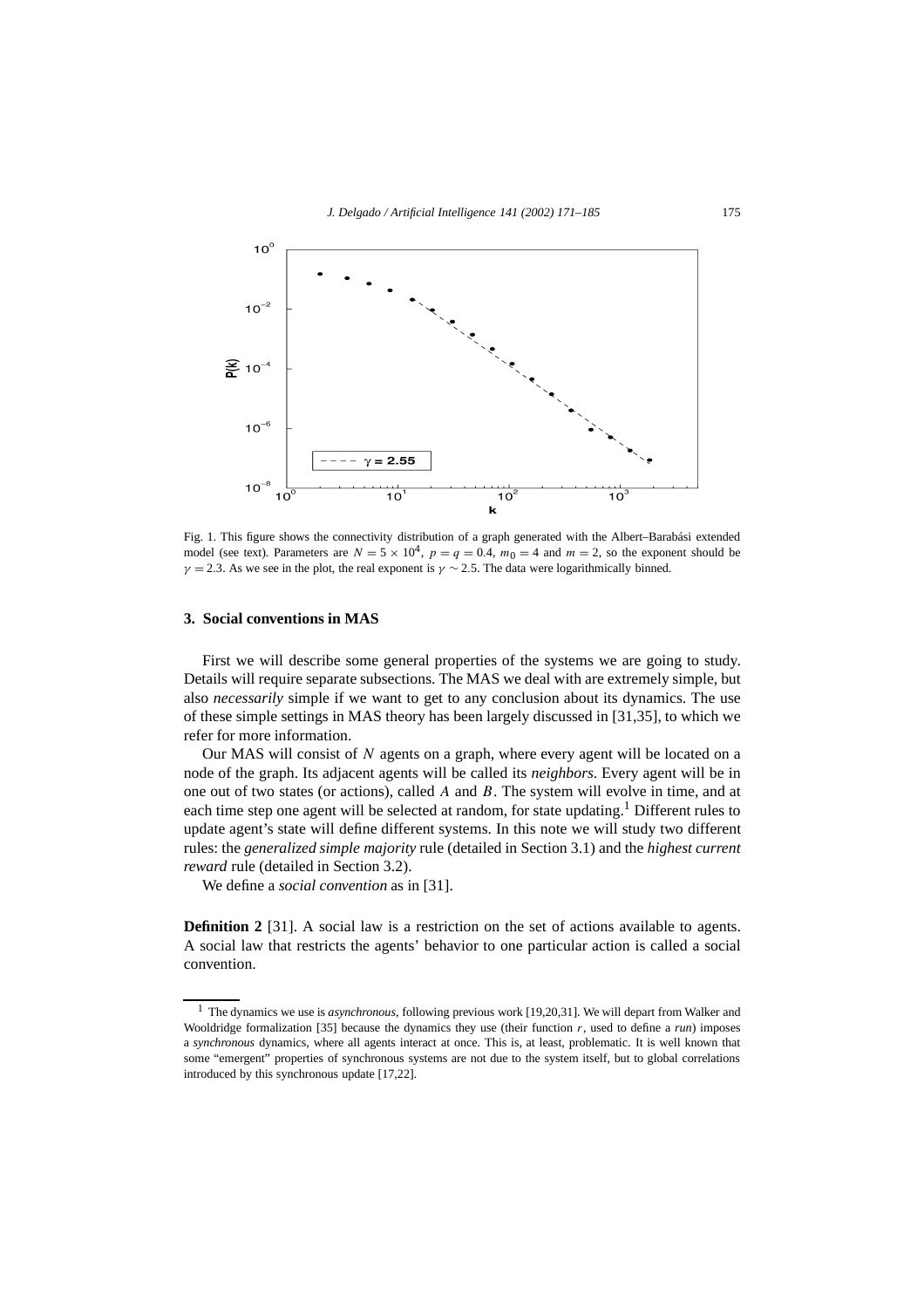In our case a social convention will be reached if all the *N* agents are either in state *A* or in state *B*.

From [19] we will get the performance measure we use to evaluate how fast conventions arise in our systems, it is the *convergence time*  $T_c$ : the convergence time for a given level of convergence *c* is the earliest time at which  $C_t \geq c$ , where  $C_t$  is the convergence of a system at time *t*, that is, the fraction of agents using the majority action (either *A* or *B*). In this note we will focus on the study of the average time to a fixed convergence (we set *c* to 90%, following [19]).

### *3.1. Generalized simple majority: definition*

We generalize herein the simple majority rule, as was defined in [35]. We have *N* agents on a graph, so we have a well defined neighborhood for every agent. The initial state of the system is a random state (either *A* or *B*) for every agent. Now, at every time step one agent, say the *j*th, is chosen randomly. Let us suppose that agent *j* has  $k$  neighbors and that  $k_A$ neighbors are in state *A* (so there are  $k - k_A$  neighbors in state *B*). If agent *j* is in state *S*, let  $\bar{S}$  be the complementary state. Thus, agent *j* will change to state  $\bar{S}$  with probability

$$
f_{\beta}(k_{\bar{S}}) = \frac{1}{1 + e^{2\beta(2k_{\bar{S}}/k - 1)}}.
$$

This rule generalizes simple majority since for  $\beta \to \infty$  we recover the change of state only when more than  $k/2$  neighbors are in state  $\overline{S}$  (see Fig. 2). Notice that Walker and Wooldridge's simple majority rule in a system with two-state agents and any type of graph as underlying topology is a deterministic version of what was called a *convention evolution setting* in [32]. There is no theorem assuring convergence in the emergence of conventions in the system defined with the GSM rule, but we can provide some analytical evidence



Fig. 2. Generalized simple majority rule: If an agent chosen for updating is in state *B* and has 25 neighbors, this figure shows how the probability of changing state varies as a function of the number of neighbors in state *A*, for different values of *β*.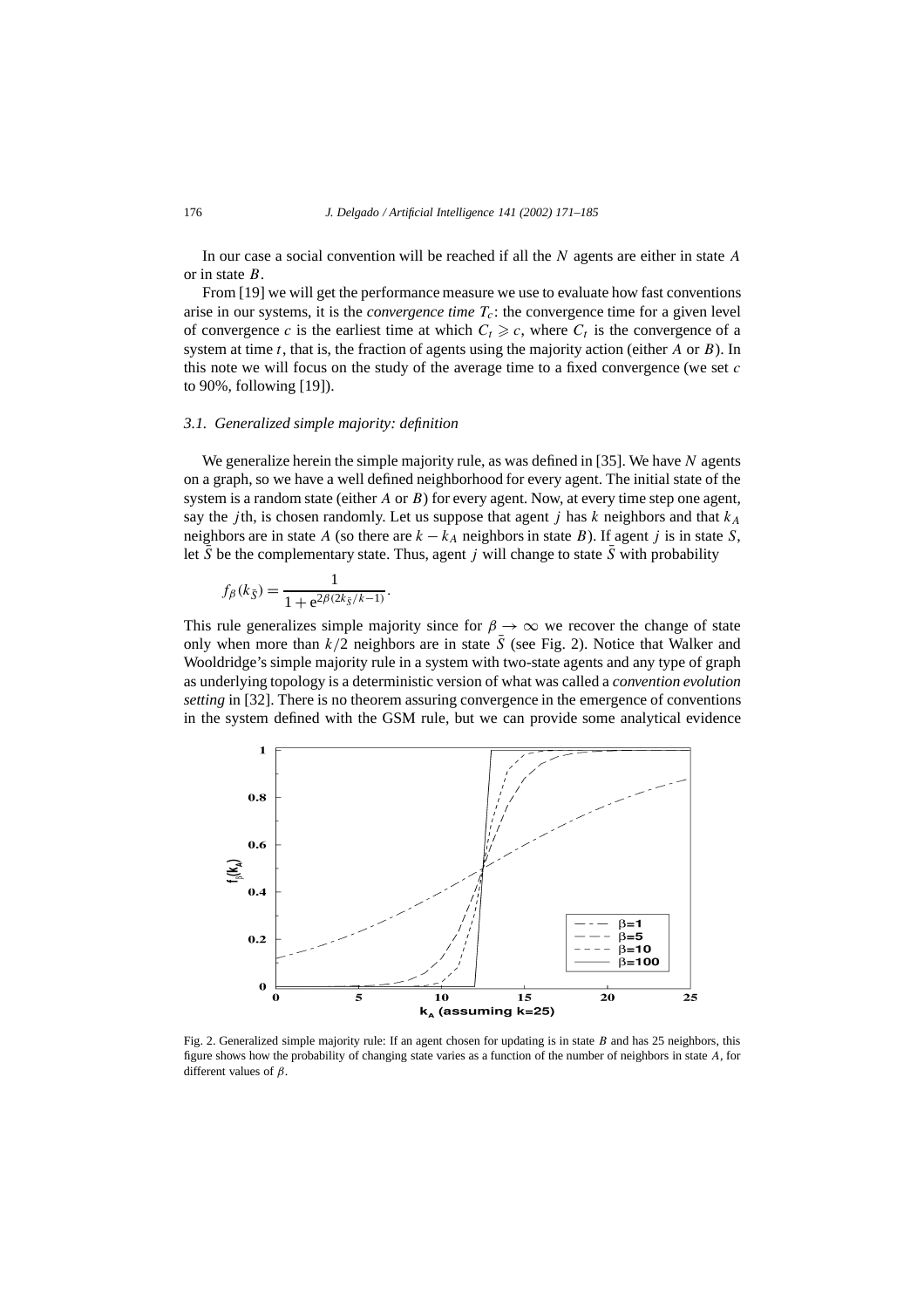that this is the case. We use what in physics is called a *mean-field* argument [26]. Let  $N_A(t)$  be the number of agents in state *A* at time *t* and  $\rho(t) = N_A(t)/N$  be the density of agents in state *A*. We will assume the following *homogeneity* condition: for every agent with *k* neighbors, the number of neighbors in state *A* is  $k_A(t) \simeq k \rho(t)$ . This condition is completely fulfilled for  $K_N$  graphs (obviously), and approximately fulfilled for  $S_N^{\gamma}$  graphs and  $W_N$  graphs with  $P \to 1$ , since these are random graphs. In this case, the probability of change will depend on  $\rho(t)$ . Let us assume an agent is in state *B* and has *k* neighbors. The agent will change with probability

$$
f_{\beta}(k_A(t)) = \frac{1}{1 + e^{2\beta(2k_A(t)/k-1)}} \simeq \frac{1}{1 + e^{2\beta(2k\rho(t)/k-1)}}
$$
  
= 
$$
\frac{1}{1 + e^{2\beta(2\rho(t)-1)}} = f_{\beta}(\rho(t)).
$$

By the same argument, if the agent is in state *A*, it will change with probability  $f_\beta(k_B(t)) =$ *f*<sub>*β*</sub> $(1 - \rho(t)).$ 

Now, we can write an equation for the evolution of  $\rho(t)$ . First, notice that the variation of  $\rho(t)$  after a small time interval  $\Delta t$  is proportional to  $\Delta t$ , that is,  $\rho(t + \Delta t) = \rho(t) +$  $\partial_t \rho(t) \Delta t + O(\Delta t^2)$ . Then, we can neglect the  $O(\Delta t^2)$  term (since we want to perform a continuum approximation  $\Delta t \rightarrow 0$ ) and compute the variation of  $\rho(t)$  as the balance between the agents switching from state *B* to state *A* and the agents switching from state *A* to state *B*. On one hand, the fraction of agents in state *B* (that is,  $1 - \rho(t)$ ) that change to state *A* in a time interval  $\Delta t$  is the product  $(1 - \rho(t)) f_\beta(\rho(t)) \Delta t$ , provided  $\Delta t$  is small enough; on the other hand, the fraction of agents that switch form state *A* to state *B* in  $\Delta t$ is  $\rho(t) f_\beta(1 - \rho(t)) \Delta t$ , also for small  $\Delta t$ . That is,

$$
\rho(t + \Delta t) - \rho(t) = \left[ \left( 1 - \rho(t) \right) f_{\beta} \left( \rho(t) \right) - \rho(t) f_{\beta} \left( 1 - \rho(t) \right) \right] \Delta t.
$$

Thus, after  $\Delta t \rightarrow 0$ , the mean-field equation for  $\rho(t)$  can be written as

$$
\partial_t \rho(t) = (1 - \rho(t)) f_\beta(\rho(t)) - \rho(t) f_\beta(1 - \rho(t)).
$$

After substitution of  $f_\beta(\rho(t))$ , this equation reads

$$
\partial_t \rho = -\rho + \frac{1 + e^{2\beta(2\rho - 1)}}{2 + e^{-2\beta(2\rho - 1)} + e^{2\beta(2\rho - 1)}}
$$

finally, with the change  $x(t) = 2\beta(2\rho(t) - 1)$  we get to

$$
\partial_t x = -x + 2\beta \frac{e^x - e^{-x}}{2 + e^x + e^{-x}}.
$$

We want to study the stable fixed-points of  $x(t)$ , since these will give us information on the final state of the system. Thus, we must find the solutions of  $\partial_t x(t) = 0$ . It can be shown that, for  $\beta > 1$  the only stable fixed-points of this equation are  $x_1 = -2\beta$  and  $x_2 = 2\beta$ , that is,  $\rho_1 = 0$  (state *B* is the reached convention) and  $\rho_2 = 1$  (state *A* is the final state of all the agents). Let us point out that this result implies the convergence to a social convention in systems using the simple majority rule, as defined in [35]. Initial conditions will break the symmetry of the solutions, that is, an initial fraction of agents in state *A* slightly larger than the initial fraction of agents in state *B* will get the system to a  $\rho = 1$  stationary state, and vice-versa (see Fig. 3). In this note we will not study the effect of  $\beta$ , setting  $\beta = 10$ .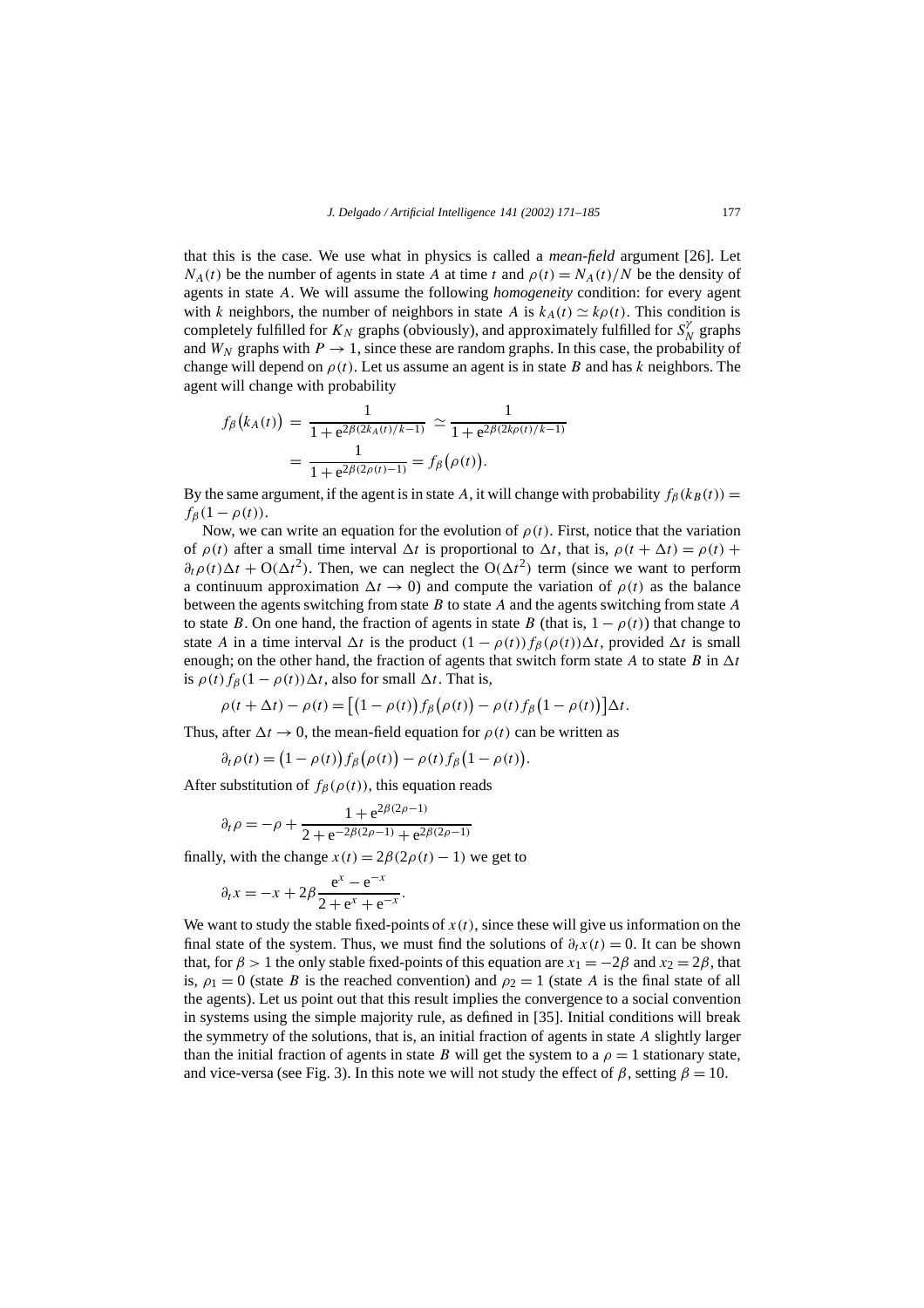

Fig. 3. Evolution in time of the density of agents in state *A* for the system defined in Section 3.1. Several graphs have been used  $(N = 10^4)$ :  $K_N$  (thick solid line),  $C_{N,12}$  (solid line),  $S_N^{2.5}$  (dot-dashed line,  $m_0 = 4$ ,  $m = 2$ ,  $p = q = 0.4$ ),  $S_N^3$  (long-dashed line,  $m_0 = 7$ ,  $m = 6$ ,  $p = q = 0$ ) and  $W_N$  (dashed line,  $P = 0.05$  and  $K = 12$ , inside the small-world region). We observe a fast convergence in the graphs that fulfill the homogeneity condition, that is, the scale-free graphs and the  $K_N$  graphs.

#### *3.2. Highest current reward: definition*

The framework in which we will work here was introduced by Shoham and Tennenholtz  $[29-32]$  some time ago, though it is in frequent use nowadays (see [10,13,23] for example). In this note we will adapt from [31] the definitions and theorems we need, not dwelling on justifications of this formal framework (it was eloquently done in [31]). We will focus on *coordination* games [21,30]

**Definition 3** [31]. A payoff matrix  $G \times 2 \times 2$  defines a 2-person 2-choice symmetric coordination game if *G* has the form

$$
\begin{pmatrix} x & u \\ v & y \end{pmatrix}
$$

where  $x > v$  and  $y > u$ .

Essentially the idea is that every player has two available actions, say *A* and *B*. If both players play *A*, both players receive a payoff of *x*. If they play *B* they receive a payoff of *y*. When the players do not agree, for example, player 1 plays *A* and player 2 plays *B*, the former receives a payoff of  $u$  and the latter a payoff of  $v$ ; the remaining situation is symmetric. The condition on the entries of *G* makes clear that to play the same action is the best choice. Specifically, we will use the *pure coordination game* [21] *G*, where  $x = y = +1$  and  $u = v = -1$ .

Now, once defined the game we need to define the players. Our MAS will be composed of *N* agents (every agent is a player) that will interact with other agents, playing the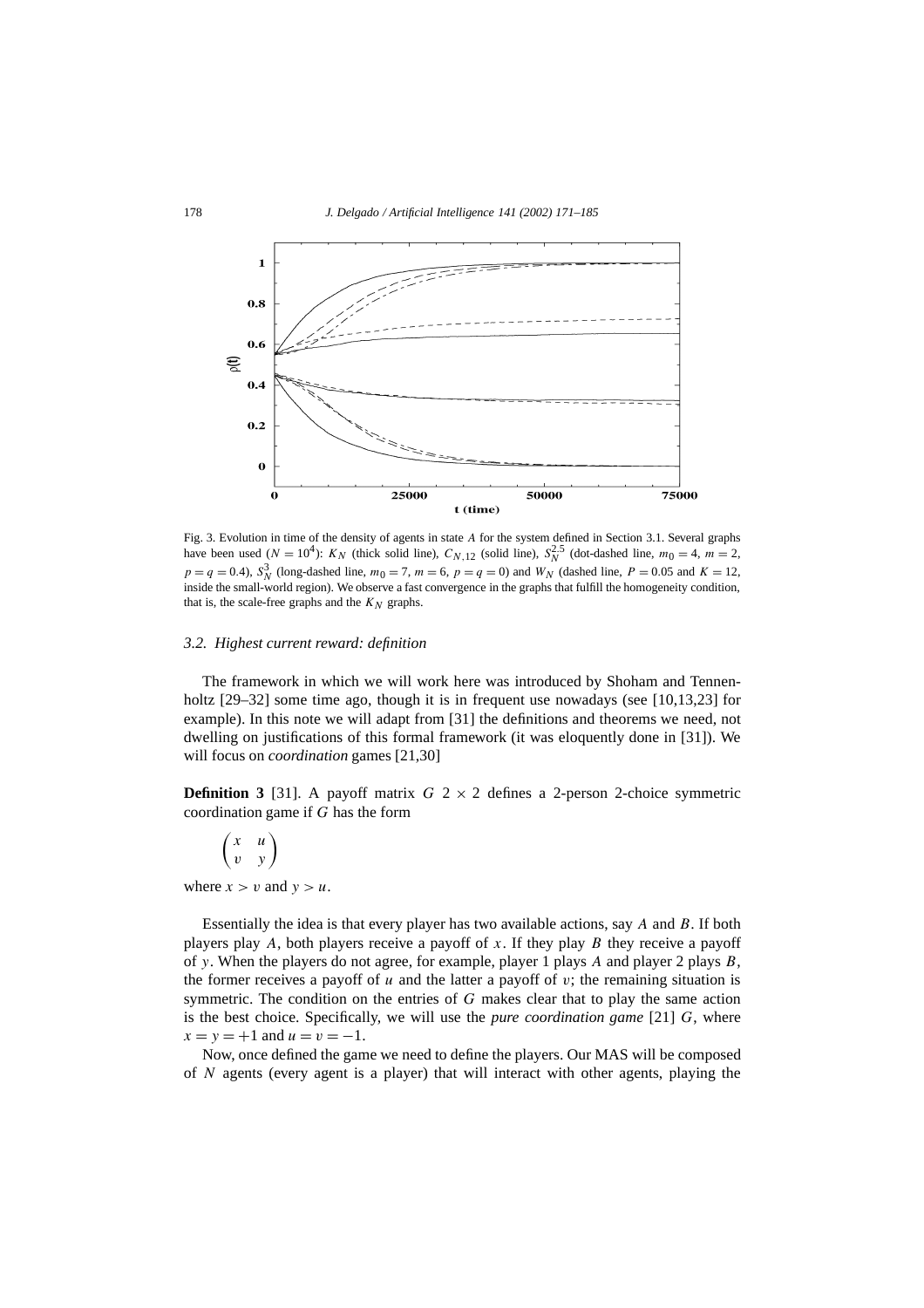game *G* once per interaction. What we are interested in is whether the dynamics of this system makes all the agents reach a social convention. In our particular setting, this means that we want to know whether all the agents will end up playing one of the two possible actions of the game *G*, say *A* and *B*.

Following [19], every agent, say the *k*th, will be characterized by a *memory Mk* of size *M* (same size for all the agents) and an action  $a_k$  (to play the next time agent *k* is selected, so the value of  $a_k$  is either *A* or *B*). The memory  $M_k$  will record some information on the *M* last plays of the agent *k*: The value of the position *i* of the memory  $M_k$  will be a tuple  $\langle a_k^i, p_k^i, t^i \rangle$  where  $t^i$  is the time the *i*th play took place,  $a_k^i$  is the action played by agent *k* and  $p_k^i$  is the payoff received ( $1 \leq i \leq M$ ). However, in this work we will not study the effect of memory, setting  $M = 1$ .

Now we must define the dynamics of the system (a variant of  $n-k-g$  stochastic social games [31] where we will take into account the underlying topology). At every time step *t*, a pair of agents will be selected to play the game *G*, where one of them will be randomly chosen and the other will be one of its neighbors, according to the underlying graph. They will receive a payoff (either  $+1$  or  $-1$ ) depending on their actions. Let us assume that at time *t*, agents *k* (with memory  $M_k$  and action  $a_k$ ) and *l* (with memory  $M_l$  and action  $a_l$ ) are chosen to play. Every agent will receive a certain payoff, say  $p_k$  and  $p_l$ . Now, agent *k* must decide which action it is going to play next time it is chosen, as a function of its memory  $M_k$ , the action  $a_k$  played and the payoff received  $p_k$ . It uses the *Highest Current Reward* rule. Agent *k* will compute the payoff received for using action *A* in the last *M* plays in which it has been involved:  $P_A^k = \sum_{i \, : \, a_k^i = A} p_k^i$ , where  $P_B^k$  is defined in the same way. Agent *k* will add  $p_k$  to either  $P_A^k$  or  $P_B^k$ , depending on  $a_k$ . Now, agent *k* can decide: Next time it is chosen to play, the action chosen by the agent *k* will be either *A* if  $P_A^k > P_B^k$ , *B* if  $P_B^k > P_A^k$  or  $a_k$  otherwise. Finally agent *k* updates its memory, deleting the oldest entry and adding the tuple  $\langle a_k, p_k, t \rangle$  (agent *l* will do the same thing, the rest of the system will do nothing).

Shoham and Tennenholtz [30,31] provide a general theorem that guarantees the convergence of our system to a stable social convention. With the system as defined above, an immediate consequence of Shoham and Tennenholtz result is:

**Theorem 1** [31, Theorem 12]. *Given a* 2*-person* 2*-choice symmetric coordination game, with the dynamics as defined and using the HCR action selection rule*:

- ∀*ε >* 0 *there exists a bounded number Γ , such that if the system runs for Γ iterations then the probability that a social convention will be reached is greater than*  $1 - \varepsilon$ *.*
- *Once the convention is reached, it will never be left.*

Kittock [19] studied numerically the efficiency of the emergence of conventions in regular graphs  $C_{N,K}$  and  $K_N$ . His main result was that the underlying topology has a profound effect on the efficiency with which conventions emerge, and he conjectured that this efficiency depends essentially on the *diameter* of the graph.

Shoham and Tennenholtz showed [31] that the update rule known as *External Majority* (EM) (equivalent to the HCR rule, but taking into account only the majority of the states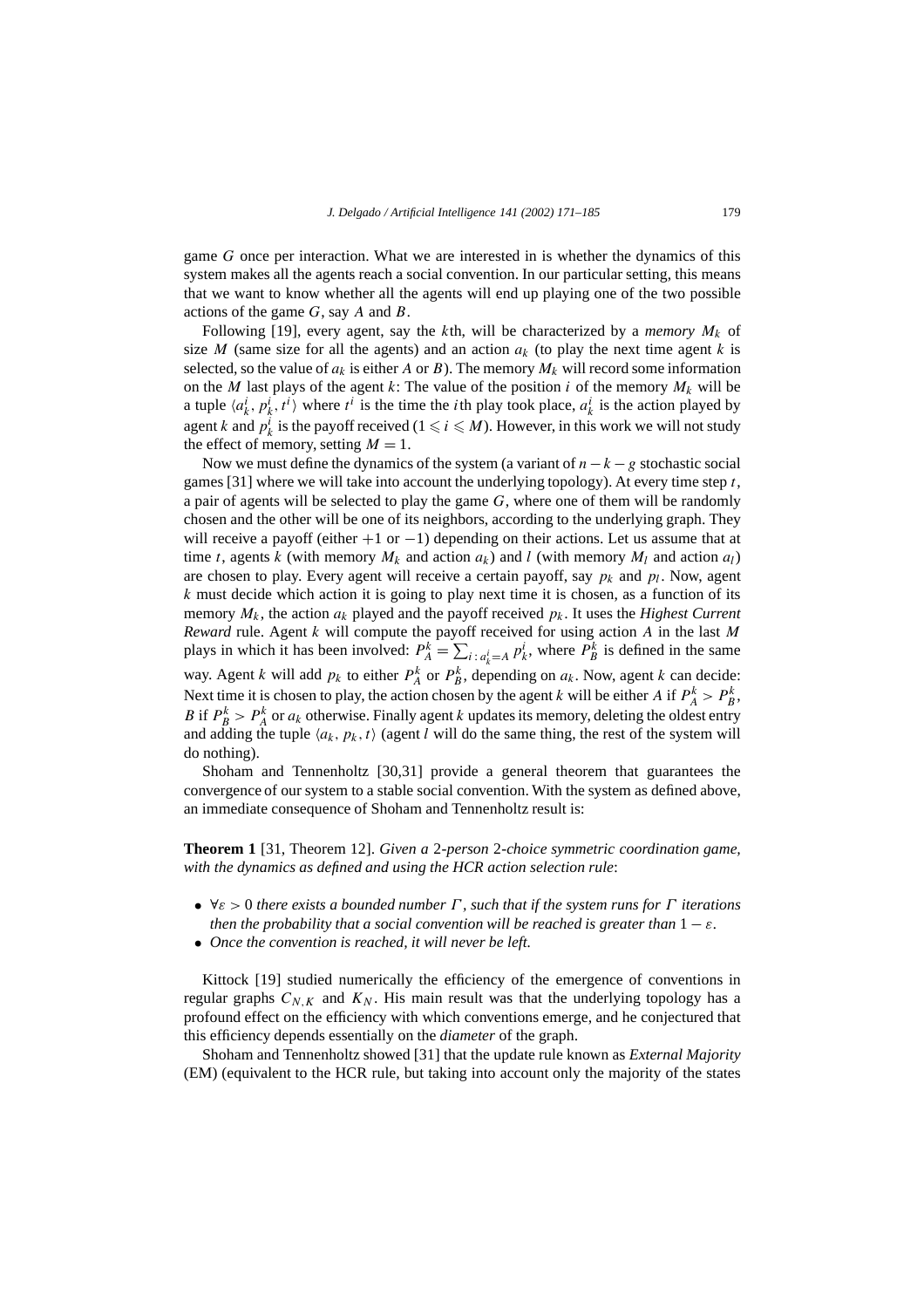seen in the last *M* interactions, not the payoff received) was equivalent to the HCR update rule in 2-person 2-choice coordination games. However, notice that their definition of EM is different from Walker and Wooldridge definition [35] of the simple majority rule, in which the simultaneous state of neighbours is used to update agents' state. So, the GSM rule (based, as defined above, on Walker and Wooldridge's rule) is different from Shoham and Tennenholtz's EM rule and their result cannot be extended to our GSM rule without further consideration.

#### **4. Convergence time of social conventions in complex networks**

Once we know that social conventions will emerge in the systems we are interested in, we would like to know how fast these conventions will be reached.

The results of our experiments can be seen in Figs. 4, 5 and 6. First we performed experiments analogous to those of Kittock [19]. We measured *T*90% vs. *N* in systems using the HCR rule and four different underlying graphs (Fig. 4): regular graphs  $K_N$  and  $C_{N,12}$ , scale-free graphs (generated with the Albert–Barabási algorithm detailed in Section 2, with parameters  $m_0 = 4$ ,  $m = 2$  and  $p = q = 0.4$  which provide graphs with exponents  $\gamma \simeq$  2.5 and average connectivity  $\simeq$  12) and small world graphs (generated with the Watts– Strogatz algorithm detailed in Section 2, with parameters  $P = 0.1$  and  $K = 12$  so that the graphs have the small world property). We have chosen graphs with the same (average) connectivity per node in order to perform a reasonable comparison, and the exponent of the scale-free graphs in such a way that it be similar to the exponent of the Internet. For every *N*, we ran 25 simulations of the system initialized randomly (agents with random initial state, either *A* or *B* with probability 0*.*5), averaging the results (see Table 1).



Fig. 4. HCR rule: *T*90% vs. *N*, averaged over 25 samples for each *N*. Several graphs have been used: *KN* , *CN,*12,  $S_N^{2.5}$  (*m*<sub>0</sub> = 4, *m* = 2, *p* = *q* = 0.4) and *W<sub>N</sub>* (*P* = 0.1 and *K* = 12, inside the small-world region). All the graphs have the same average connectivity per node (except  $K_N$ , for obvious reasons).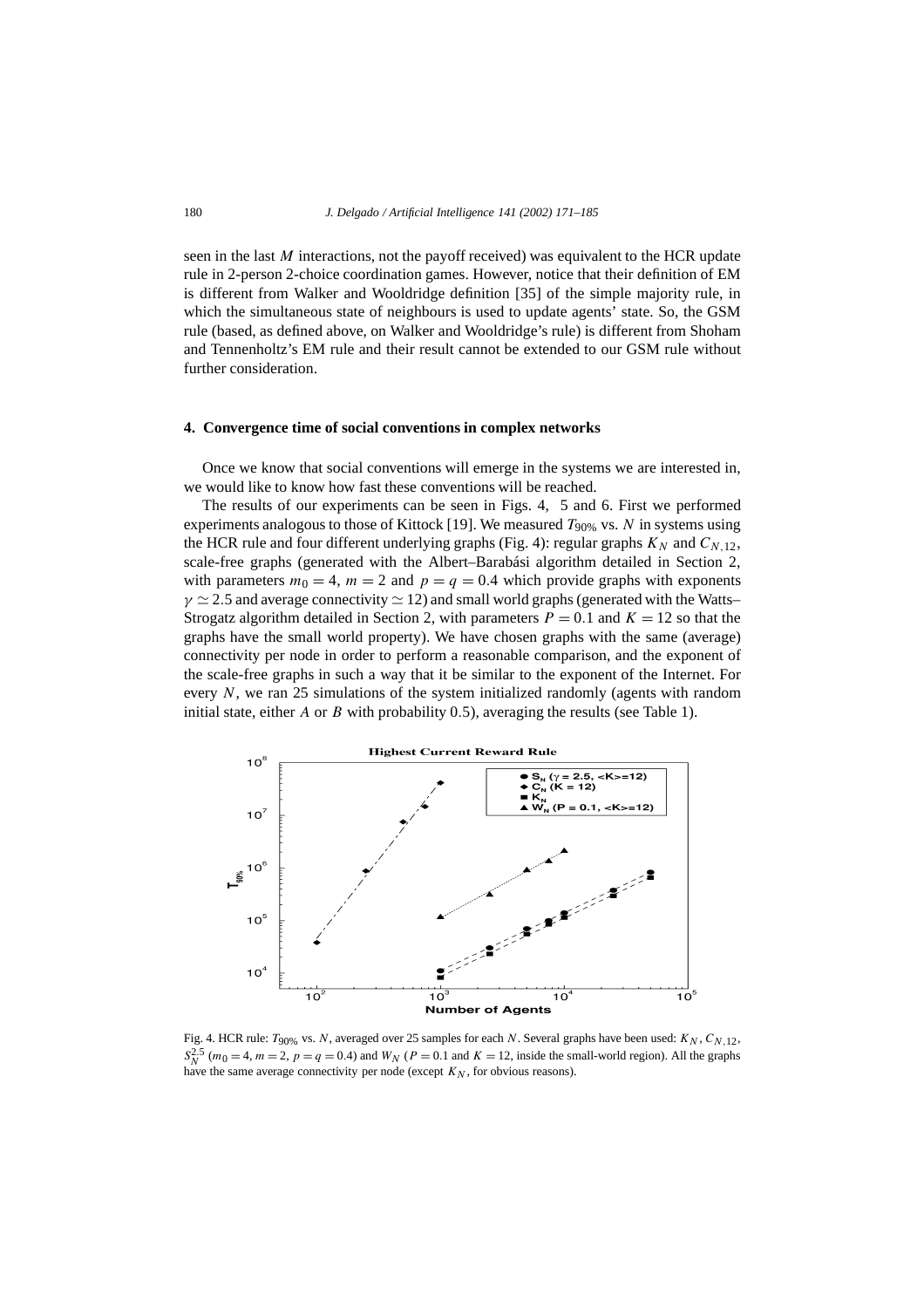

Fig. 5. GSM rule:  $T_{90\%}$  vs. N, averaged over 25 samples for each N. Several graphs have been used:  $K_N$ ,  $C_{N,12}$ ,  $S_N^{2.5}$  ( $m_0 = 4$ ,  $m = 2$ ,  $p = q = 0.4$ ),  $S_N^3$  ( $m_0 = 7$ ,  $m = 6$ ,  $p = q = 0$ ) and  $W_N$  ( $P = 0.1$  and inside the small-world region). All the graphs have the same average connectivity per node (except  $K_N$ , for obvious reasons).



Fig. 6. *T*<sub>90%</sub> vs. *P* for systems using the two different action update rules studied in this note, with underlying graphs generated with the Watts–Strogatz model. Parameters are  $N = 10^4$  and  $K = 12$ .

| Table 1     |                               |                                   |         |
|-------------|-------------------------------|-----------------------------------|---------|
| Fig. $4$    | Graph parameters              | Size $\times$ 10 <sup>3</sup> (N) | Samples |
| $K_N$       | None needed                   | 1, 2.5, 5, 7.5, 10, 25, 50        | 25      |
| $C_{N,12}$  | None needed                   | 0.1, 0.25, 0.5, 0.75, 1           | 25      |
| $S_N^{2,5}$ | $m_0 = 4, m = 2, p = q = 0.4$ | 1, 2.5, 5, 7.5, 10, 25, 50        | 25      |
| $W_N$       | $P = 0.1, K = 12$             | 1, 2.5, 5, 7.5, 10                | 25      |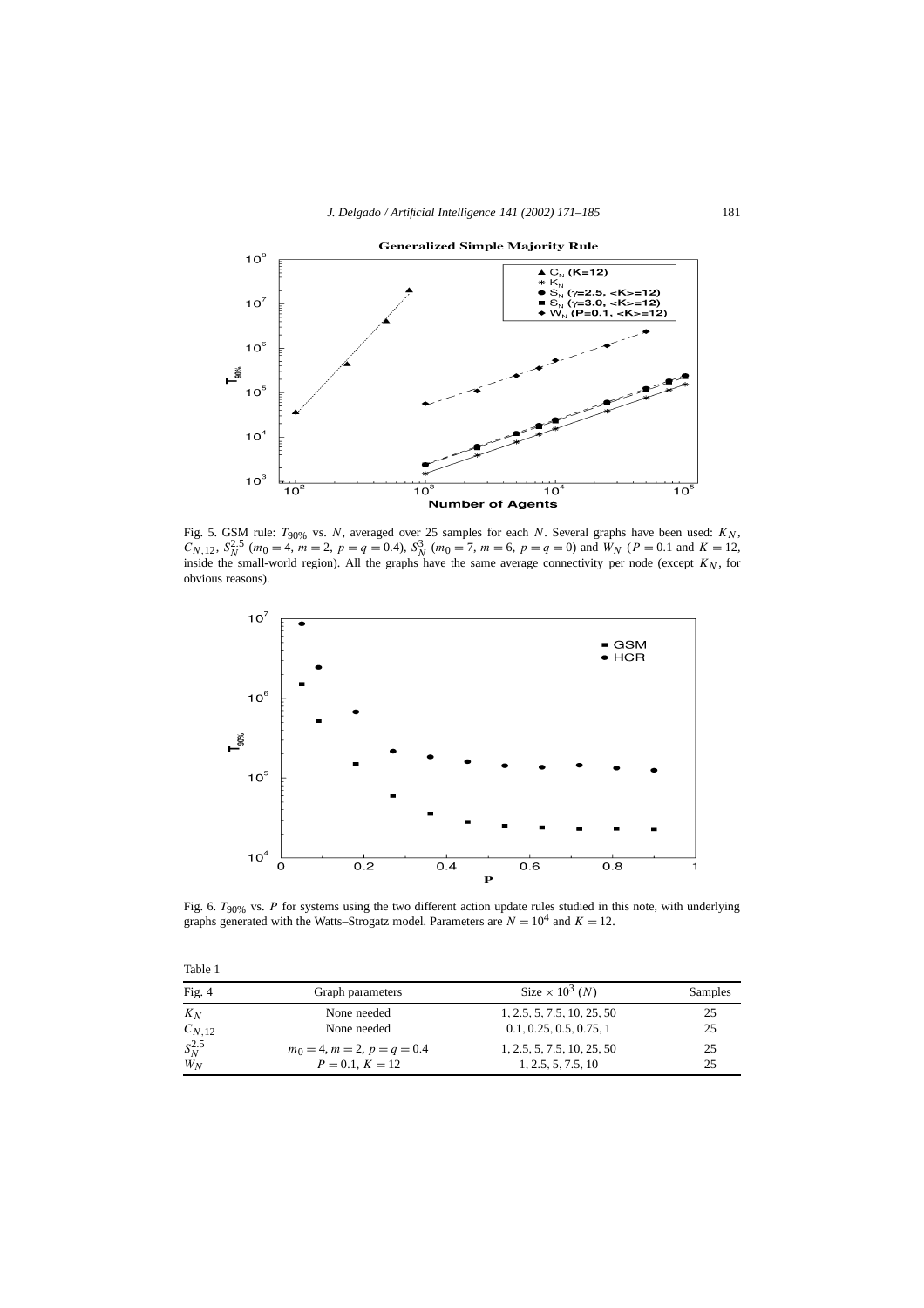| Fig. $5$                                                      | Graph parameters              |    | Size $\times$ 10 <sup>3</sup> (N)                  | Samples |
|---------------------------------------------------------------|-------------------------------|----|----------------------------------------------------|---------|
| $K_N$                                                         | None needed                   |    | 1, 2.5, 5, 7.5, 10, 25, 50, 75, 100                | 25      |
|                                                               | None needed                   |    | 0.1, 0.25, 0.5, 0.75                               | 25      |
| $\begin{array}{c} C_{N,12}\\ S_N^{2.5}\\ S_N^3\\ \end{array}$ | $m_0 = 4, m = 2, p = q = 0.4$ |    | 1, 2.5, 5, 7.5, 10, 25, 50, 75, 100                | 25      |
|                                                               | $m_0 = 7, m = 6, p = q = 0$   |    | 1, 2.5, 5, 7.5, 10, 25, 50, 75, 100                | 25      |
| $W_N$                                                         | $P = 0.1, K = 12$             |    | 1, 2.5, 5, 7.5, 10, 25, 50                         | 25      |
| Table 3                                                       |                               |    |                                                    |         |
|                                                               |                               |    |                                                    |         |
| Fig. $6$                                                      | N                             | K  | P                                                  | Samples |
| HCR rule                                                      | 10 <sup>4</sup>               | 12 | $P = 0.05$ and $P = 0.090.9$ ( $\Delta P = 0.09$ ) | 25      |

An identical experiment was performed with systems using the GSM rule (Fig. 5), though in this case we used, besides the above mentioned graphs, scale-free graphs with a different exponent (parameters  $m_0 = 7$ ,  $m = 6$  and  $p = q = 0$  which provide graphs with exponent  $\gamma \simeq 3$  and an average connectivity  $\simeq 12$ ). See Table 2.

GSM rule  $10^4$  12  $P = 0.05$  and  $P = 0.09...0.9 \ (\Delta P = 0.09)$  25

For reasons explained below, a third experiment was necessary (Fig. 6) in which we measured  $T_{90\%}$  vs. *P* for systems with different update rules (HCR and GSM) and underlying Watts–Strogatz graphs of size  $10^4$  and connectivity  $K = 12$ . We ran 25 simulations (each with random initial conditions) for every  $P(P = 0.05$  and then from  $P = 0.09$  to  $P = 0.9$  with an increment of  $\Delta P = 0.09$ ) and averaged the results (see Table 3).

From our numerical work (see Figs. 4 and 5, these figures are representative of results obtained with different sets of parameters) we may conjecture that  $T_{90\%} = O(N^3)$  for  $C_{N,K}$ graphs (which was already observed by Kittock [19]) and  $T_{90\%} = O(N \log N)$  for complex graphs and  $K_N$  graphs (this is the lower bound predicted analytically in [31,32]) for the HCR rule. Results for the GSM rule are  $T_{90\%} = O(N^3)$  for  $C_{N,K}$  graphs and  $T_{90\%} = O(N)$ for complex graphs and *KN* graphs. Besides, we observe that an underlying small-world graph makes the system less efficient than an underlying scale-free graph, despite they have the same behavior.

Kittock's conjecture provides us with a partial explanation of the observed behavior. According to [19], the efficiency of the emergence of social conventions depends on the diameter of the graph. The diameter of  $C_{N,K}$  grows linearly with N [36] but the diameter of complex graphs grows *logarithmically* with *N* [25], hence the difference between the growth of *T*90% in regular graphs and complex graphs. However, the precise relation between the linear growth of the diameter in regular graphs and the  $O(N^3)$  behavior of *T*90% for both rules, and between the logarithmic growth of the diameter in complex graphs and the  $O(N \log N)$  behavior of  $T_{90\%}$  for the HCR rule,  $O(N)$  behavior for the GSM rule, remains to be fully justified by means of analytical arguments.

Now, the efficiency of the emergence of social conventions in systems with underlying scale-free graphs is almost as good as with  $K_N$  graphs, despite having a constant (with respect to *N*) average connectivity. Notice that  $K_N$  graphs are optimal with respect to  $T_{90\%}$ , provided Kittock's conjecture is correct, since this quantity depends on graph diameter and

Table 2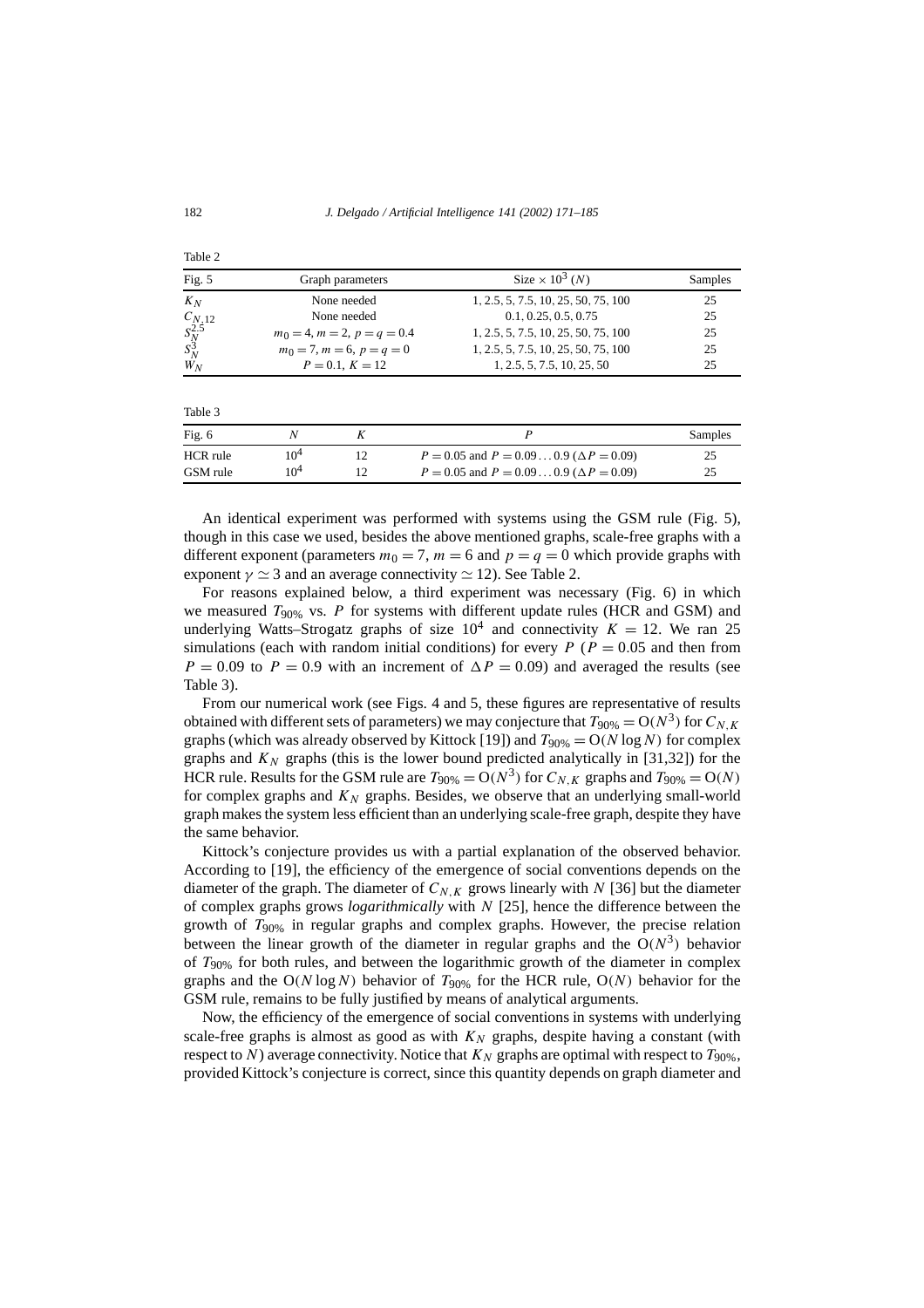this equals 1 for  $K_N$  graphs. Besides, underlying small-world graphs are less efficient than scale-free graphs, despite they have same behavior with respect to *N*. This is so because what is important here is the randomness (in the sense mentioned above) of the scale-free graphs we have used, since randomness reduces the graph diameter. However, the smallworld property seems to have no effect on  $T_{90\%}$ . We may perform some experiments to test this hypothesis. The Watts–Strogatz model allows us, by means of the parameter *P*, to go from small-world graphs (small *P*) to random graphs ( $P \rightarrow 1$ ) with an exponential  $P(k)$ . Thus, measuring *T*90% on the Watts–Strogatz model with varying *P* will make clear the importance of randomness. We see in Fig. 6 that *T*90% decreases with *P*, without noticing the small-world zone for small *P*: The graph becomes more and more random and the system becomes more and more efficient. This fact makes clear, again, that the diameter seems to be the important factor in the efficiency with which conventions are reached. Thus, our results are fully consistent with Kittock's results.

### **5. Summary and prospects**

In this note we have introduced the analysis of MAS with underlying complex topologies. We have defined simple MAS with which to study the efficiency of the emergence of social conventions in complex networks. On the one hand we have defined MAS with the action update rule called the generalized simple majority rule, providing analytical evidence of convergence to a social convention, and, on the other hand, we have studied the well-known MAS with the highest current reward rule as action update rule. On both systems we have performed a numerical study of *T*90% as a function of *N* and, in graphs defined according to the Watts–Strogatz model, of *P*. Our results on both systems are consistent with the hypothesis that the diameter of the graph underlying the MAS is of essential importance in the efficiency with which conventions are reached [19]. We have found a topology that makes the system as efficient as the *KN* graph but at a lower cost, where the cost is the average number of links per node.

Some questions are still open: It remains to be analytically justified the precise relation we have found among the growth of the diameter for different classes of graphs and the behavior of  $T_{90\%}$ .

There are many ways to extend the work introduced in this note. We may perform a similar study of the effect of either memory (*M* in systems using the HCR rule) or randomness in state switching  $(\beta$  in systems using the GSM rule). The same study may be repeated with cooperative games, since these games were also considered by Shoham and Tennenholtz [29–31] and Kittock [19]. Furthermore, preliminary results indicate that the behavior of cooperative games in complex networks is far from trivial [1,36]. Also, it would be interesting to study MAS playing stag-hunt games [18,28] in complex networks, since these games are frequently used in the study of emergent conventions in game theory. These complex topologies could also be introduced in organization theory, since, quoting [12], "work on organizational design suggests that different architectures influence performance and there is no one right organizational design for all tasks".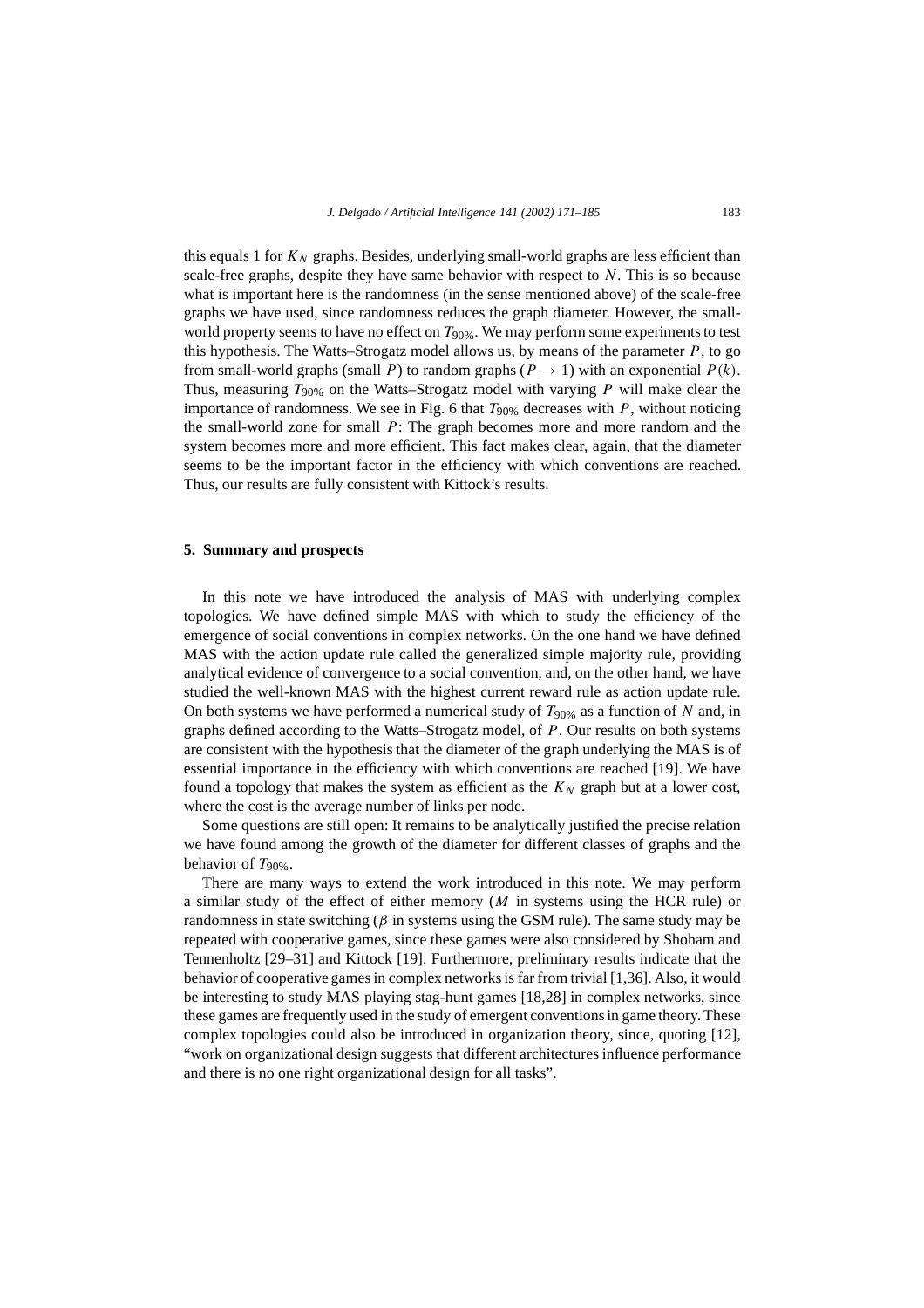Finally, it has been shown that systems with mobile elements have also some of the properties of complex networks [24], so a study of coordination and cooperation games in mobile agents should also be relevant to MAS theory.

#### **Acknowledgements**

This article has benefited from discussions with Romualdo Pastor-Satorras and Bartolo Luque. Also, I would like to thank Ysaac Hernandez for computer support and Susanna C. Manrubia for discussions and comments on the final version of this paper.

#### **References**

- [1] G. Abramson, M. Kuperman, Social games in a social network, Phys. Rev. E 63 (2001) 030901.
- [2] L.A. Adamic, The Small World Web, in: S. Abiteboul, A.-M. Vercoustre (Eds.), Research and Advanced Technology for Digital Libraries, in: Lecture Notes in Computer Science, Vol. 1696, Springer, Berlin, 1999, pp. 443–452.
- [3] R. Albert, A.-L. Barabási, Topology of evolving networks: Local events and universality, Phys. Rev. Lett. 85 (2000) 5234–5237.
- [4] R. Albert, H. Jeong, A.-L. Barabási, The diameter of the World Wide Web, Nature 401 (1999) 130–131.
- [5] R. Albert, H. Jeong, A.-L. Barabási, Error and attack tolerance of complex networks, Nature 406 (2000) 378–381.
- [6] W. Balzer, R. Tuomela, Social institutions, norms and practices, in: Proc. 1st Workshop in Norms and Institutions in MAS, Autonomous Agents, Barcelona, 2000.
- [7] A.-L. Barabási, R. Albert, Emergence of scaling in random networks, Science 286 (1999) 509–512.
- [8] A.-L. Barabási, R. Albert, H. Jeong, Mean-field theory for scale-free random networks, Phys. A 272 (1999) 173–187.
- [9] G. Bianconi, A.-L. Barabási, Competition and multiscaling in evolving networks, cond-mat/0011029.
- [10] R.A. Bourne, C.B. Excelente-Toledo, N.R. Jennings, Run-time selection of coordination mechanisms in multi-agent systems, in: H. Werner (Ed.), Proc. 14th European Conference on Artificial Intelligence, ECAI-2000, IOS Press, Amsterdam, 2000, pp. 348–352.
- [11] G. Caldarelli, R. Marchetti, L. Pietronero, The fractal properties of Internet, Europhys. Lett. 52 (2000) 386– 390.
- [12] K.M. Carley, Smart agents and the organizations of the future, in: L. Lievrouw, S. Livingstone (Eds.), The Handbook of New Media, Sage, Thousand Oaks, CA, 2002.
- [13] M.H. Coen, Non-deterministic social laws, in: Proc. AAAI-00, Austin, TX, AAAI Press, 2000, pp. 15–21.
- [14] R. Cohen, K. Erez, D. ben-Avraham, S. Havlin, Resilence of the Internet to random breakdowns, Phys. Rev. Lett. 85 (2000) 4626–4628.
- [15] R. Conte, R. Falcone, G. Sartor, Agents and norms: How to fill the gap?, Artificial Intelligence and Law 7 (1999) 1–15.
- [16] F. Dignum, Autonomous agents with norms, Artificial Intelligence and Law 7 (1999) 69–79.
- [17] B.A. Huberman, N.S. Glance, Evolutionary games and computer simulations, Proc. Nat. Acad. Sci. 90 (1993) 7716–7718.
- [18] J. van Huyck, Emergent conventions in evolutionary games, in: C. Plott, V. Smith (Eds.), Handbook of Results in Experimental Economics, North-Holland, Amsterdam, 2001.
- [19] J.E. Kittock, Emergent conventions and the structure of multi-agent systems, in: L. Nadel, D. Stein (Eds.), 1993 Lectures in Complex Systems, in: SFI Studies in the Sciences of Complexity, Addison-Wesley, Reading, MA, 1995.
- [20] J.E. Kittock, The impact of locality and authority on emergent conventions: Initial observations, in: Proc. AAAI-94, Seattle, WA, AAAI Press, 1994, pp. 420–425.